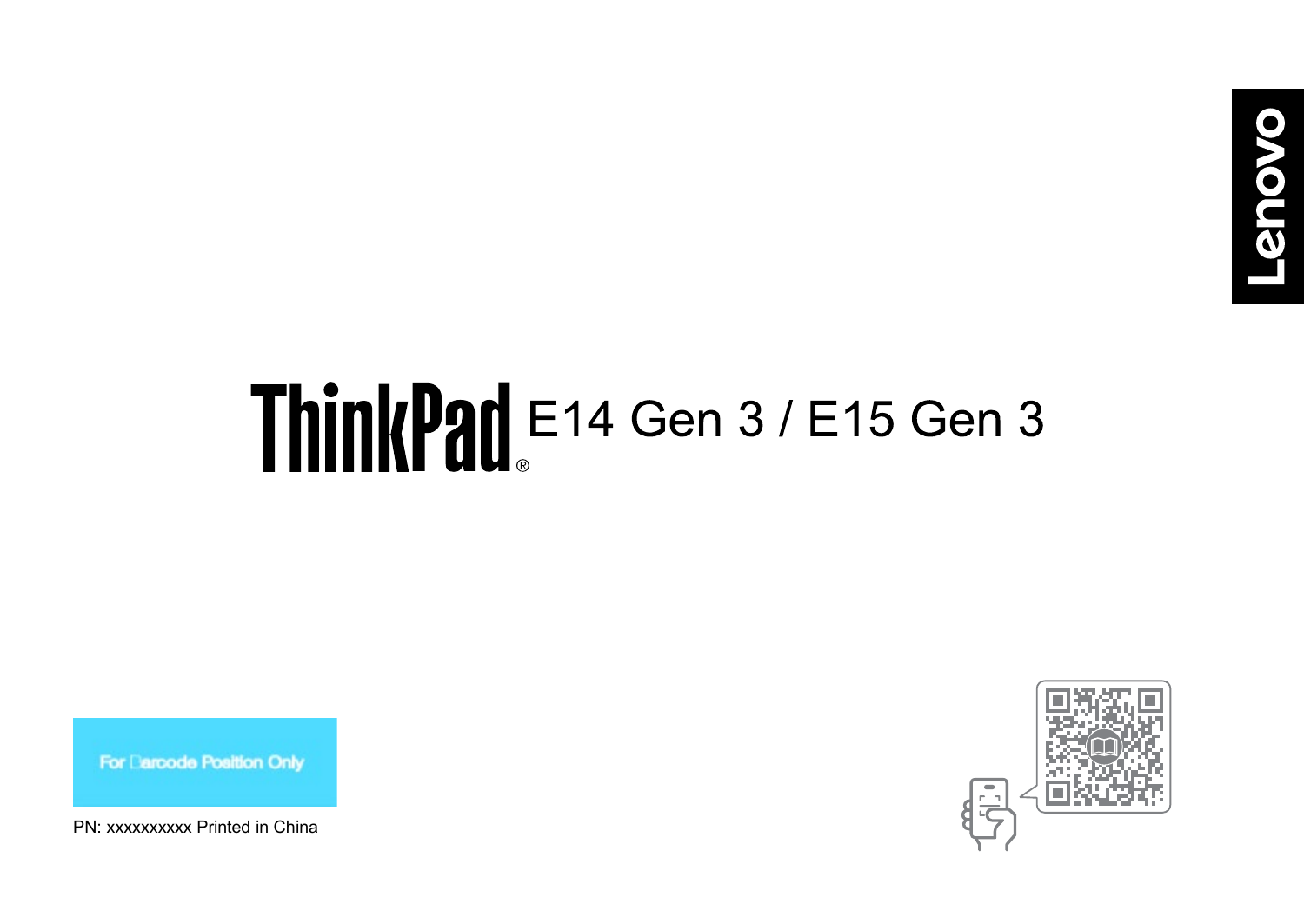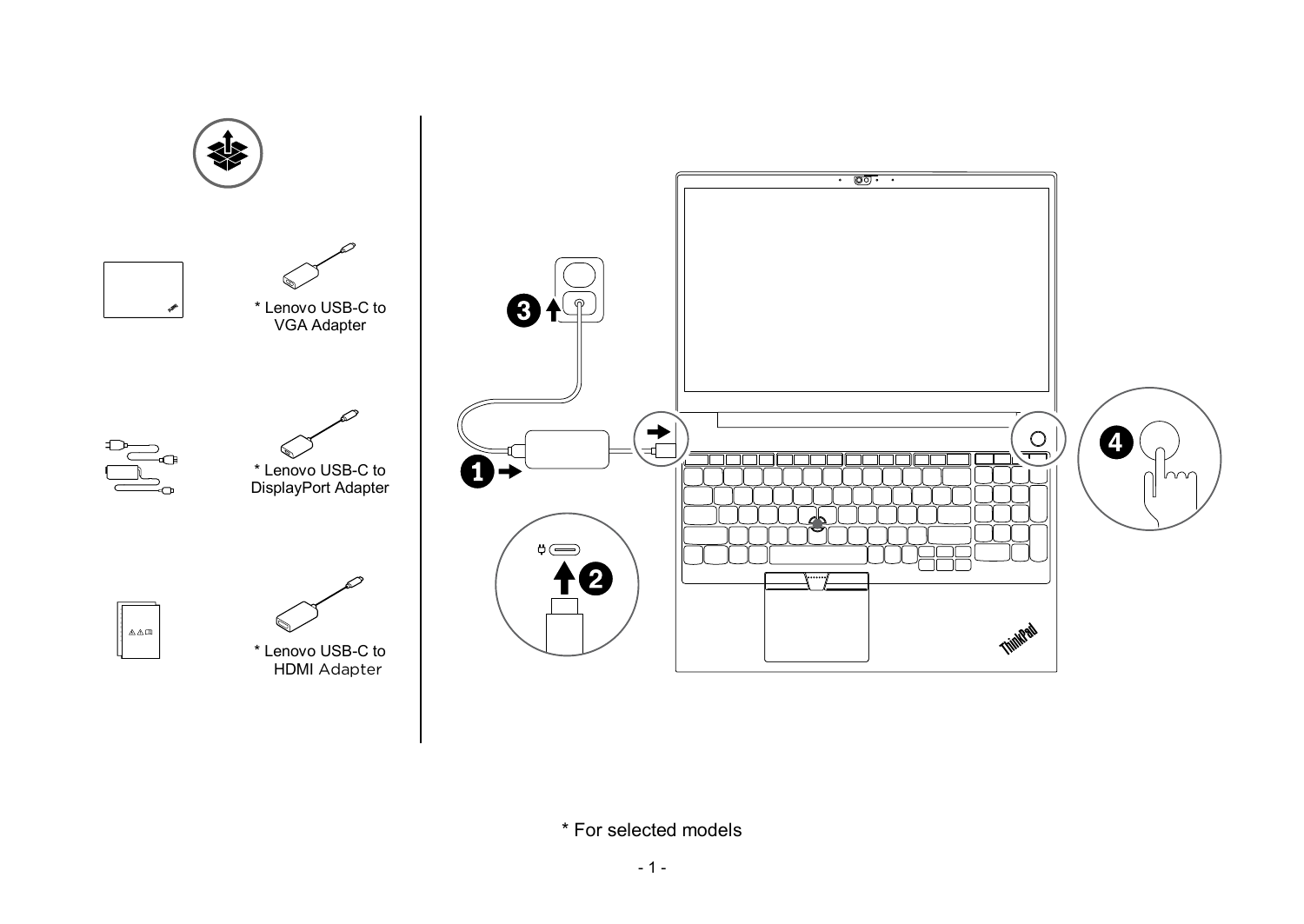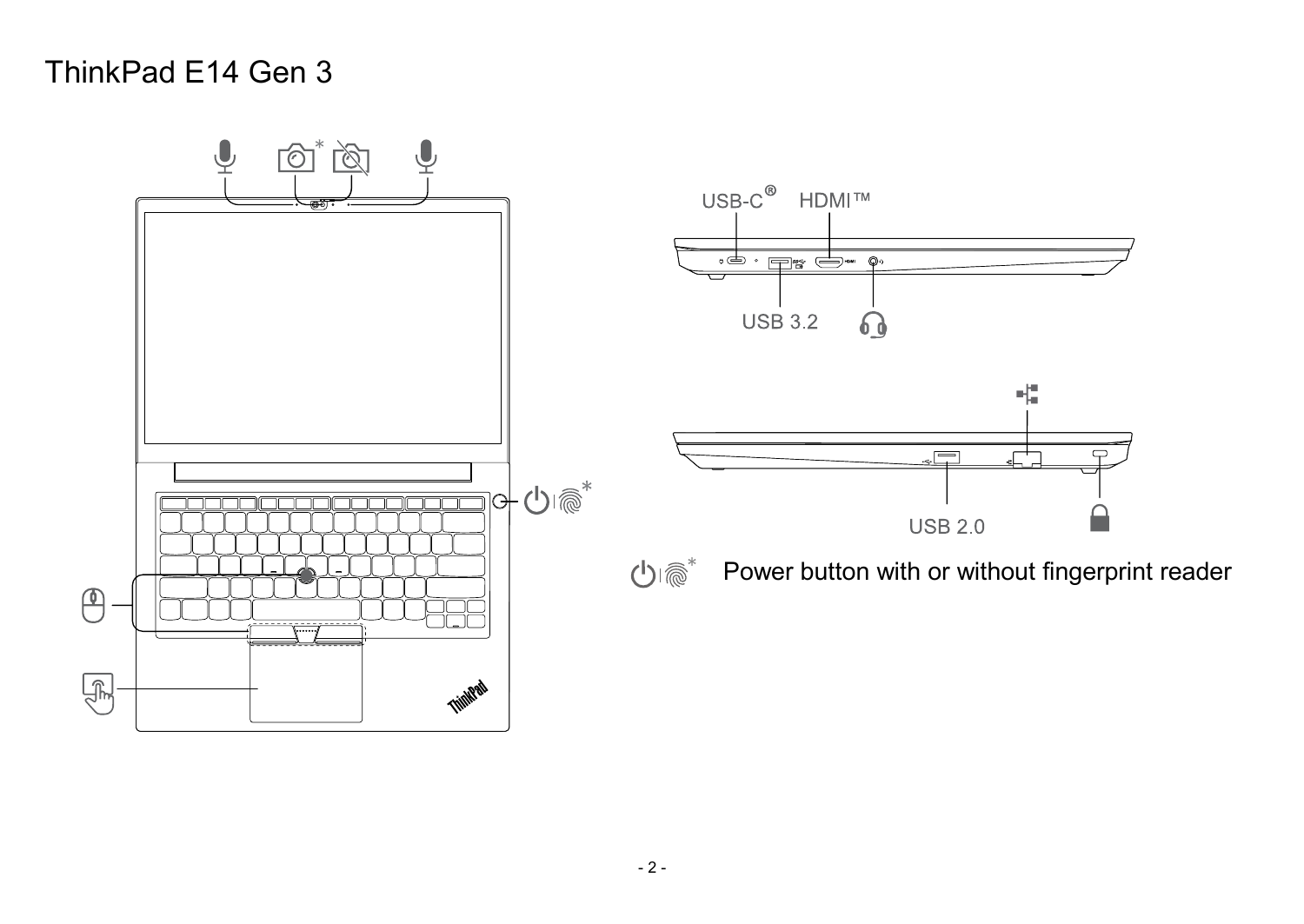# ThinkPad E15 Gen 3

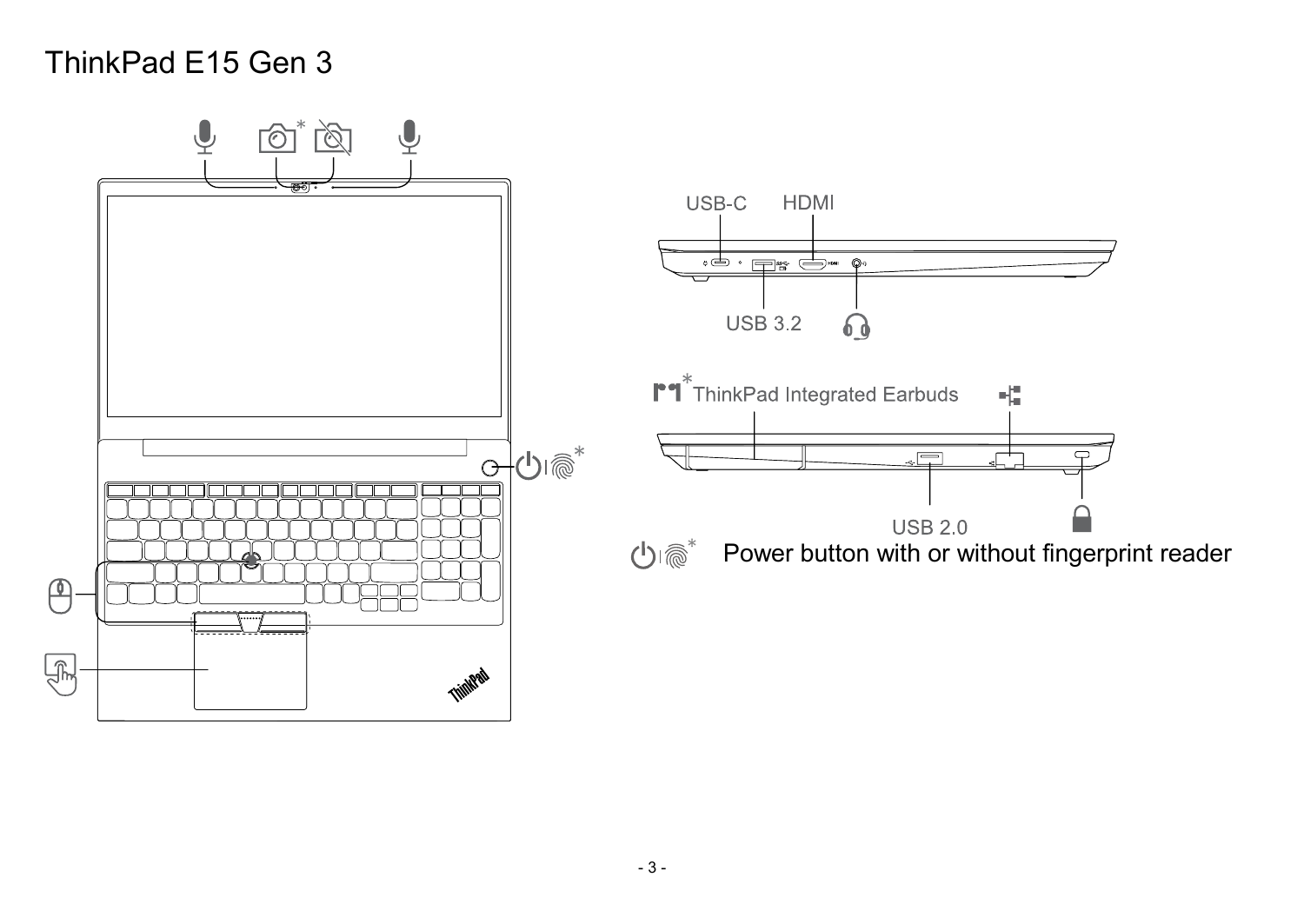# **Lenovo Vantage\***



**|** Settings, Smart Assist, Updates, WiFi Security, Support & Warranty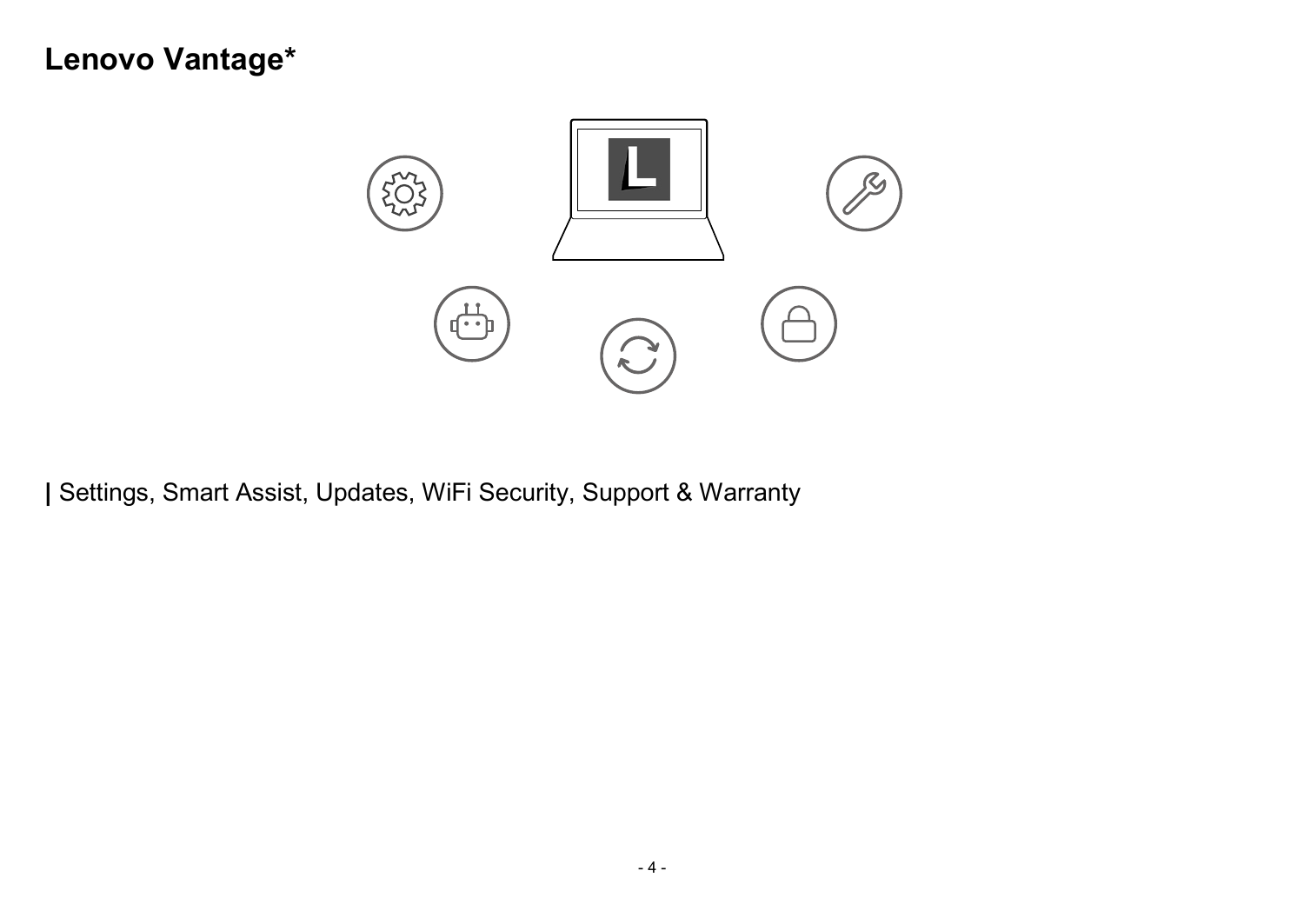# **Intelligent Cooling**



**|** Adjust Lenovo Intelligent Cooling through the Windows Power Slider to get the best mix of battery life, computer performance, and fan speed.